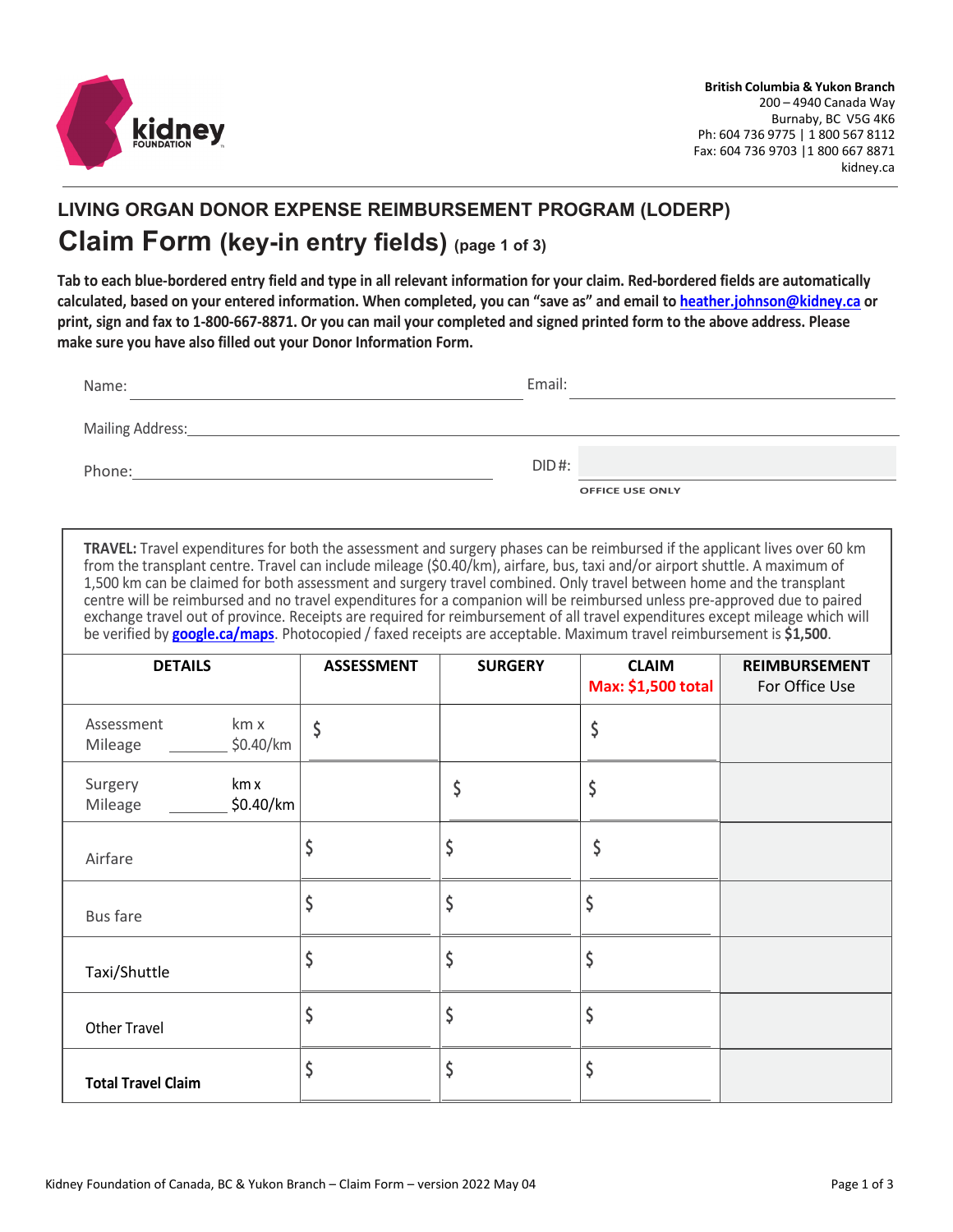

## **LIVING ORGAN DONOR EXPENSE REIMBURSEMENT PROGRAM (LODERP) Claim Form (key-in entry fields) (page 2 of 3)**

**PARKING:** Parking charges can be reimbursed during the assessment and surgery phases. A total of 10 days parking at a maximum of \$26.04/day; receipts are required. Photocopied / faxed receipts are acceptable.

| <b>DETAILS</b>             | <b>ASSESSMENT</b> | <b>SURGERY</b> | <b>CLAIM</b><br>Max: \$ 260.40 | <b>REIMBURSEMENT</b><br>For Office Use |
|----------------------------|-------------------|----------------|--------------------------------|----------------------------------------|
| <b>Total Parking Claim</b> |                   |                |                                |                                        |

**MEALS:** Meals are reimbursed for applicants who must travel over 60 km for surgery and stay in Vancouver after hospital discharge. The meal allowance is \$175 lump sum; no receipts are required. Meals are not reimbursed during the assessment phase.

| <b>DETAILS</b>          | <b>SURGERY</b> | <b>CLAIM</b><br>Max: \$175 | <b>REIMBURSEMENT</b><br>For Office Use |
|-------------------------|----------------|----------------------------|----------------------------------------|
| <b>Total Meal Claim</b> |                |                            |                                        |

**ACCOMMODATIONS:** Applicants may claim up to a maximum of 2 nights for each assessment visit. During the surgery stage, applicants may claim up to 7 nights' accommodation (unless paired exchange travel out of province) at a maximum of \$150/night if your stay is between November and April or \$195/night if your stay is between May and October. Photocopied / faxed receipts are acceptable. Receipts required.

| <b>DETAILS</b>                   | <b>ASSESSMENT</b> | <b>SURGERY</b> | <b>CLAIM</b><br>Max: \$2,100 | <b>REIMBURSEMENT</b><br>For Office Use |
|----------------------------------|-------------------|----------------|------------------------------|----------------------------------------|
| <b>Total Accommodation Claim</b> |                   |                |                              |                                        |

**LOSS OF INCOME (LOI):** Canadian applicants may claim for loss of income if (a) they are employed or (b) they are selfemployed at the time of surgery / recovery. Employed applicants **must** apply for Employment Insurance Sickness Benefit and must have their employer complete the LODERP income verification form. Applicants who will be receiving Employment Insurance (EI) or Short Term Disability may claim for the wait period. Self-employed applicants must submit their previous two years' income tax information to verify income. Self-employed applicants and others who do not qualify for Employment Insurance may claim up to eight weeks LOI, providing they remain off work for that length of time. The Loss of Income subsidy is not taxable and is the full amount of the usual weekly net income to a maximum of \$700/week. Maximum Loss of Income claimis \$5,600. We can supplement the compensation you receive from your employer or from employment insurance, but only up to the maximum of \$700/week.

## **LOI Calculation**

**number of weeks (enter a number no greater than 8)**

**average net weekly pay (enter a number no greater than \$700)**

**x =**

**TOTAL (Max: \$5,600)**

The LODERP Administrator will verify your Loss of Income claim amount based upon the information on your Income and Benefit Verification Form or your submitted tax returns.